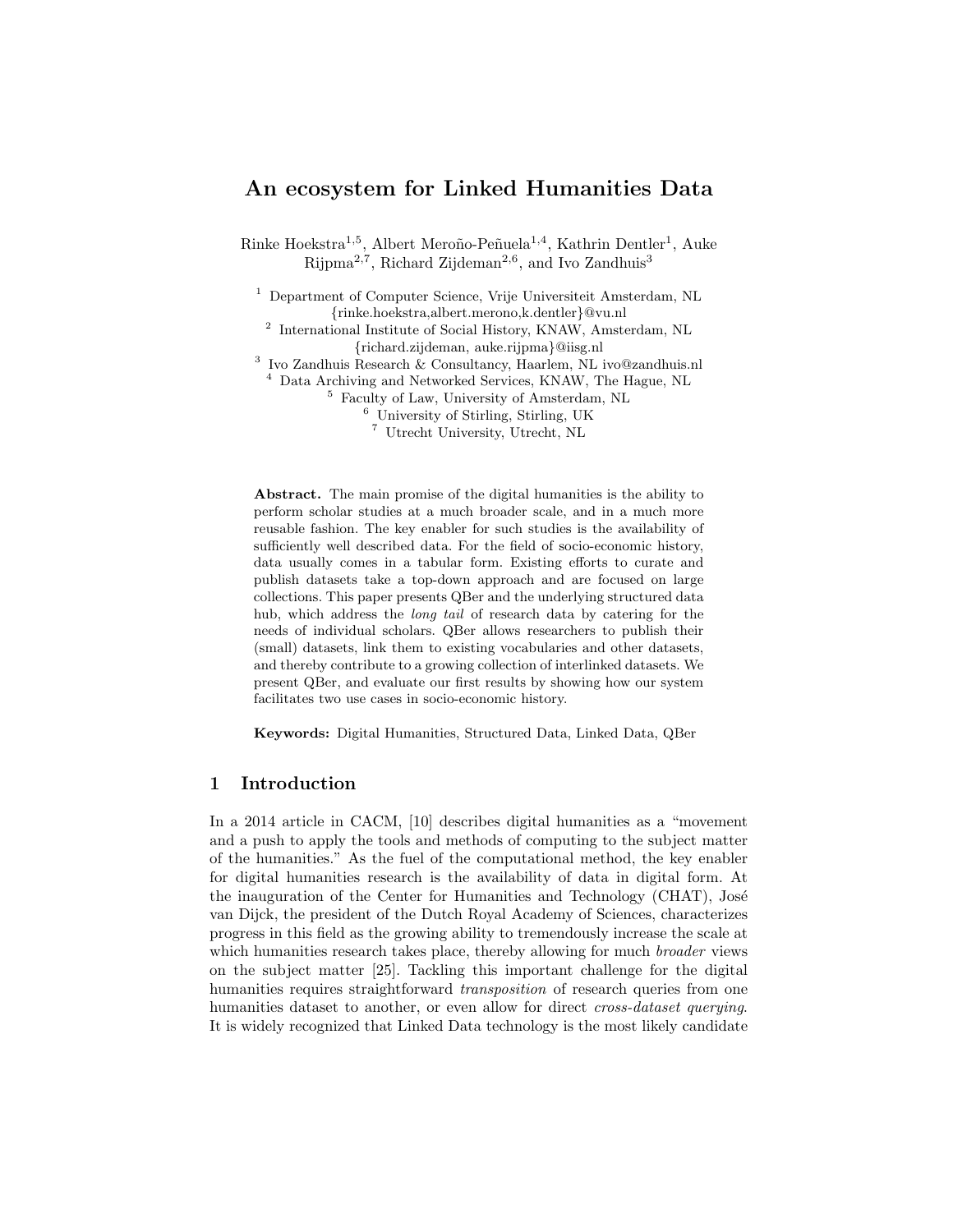#### 86 A. Adamou, E. Daga and L. Isaksen (eds.)

to fill this gap. We argue that current efforts to increase the availability and accessibility of this data do not suffice. They do not cater for the "long tail of research data" [8], the large volumes of small datasets produced by individual researchers; and existing Linked Data tooling is too technology-oriented to be suitable for humanities researchers at large.

This paper presents QBer and the underlying CLARIAH Structured Data Hub  $(CSDH)$ ,<sup>8</sup> whose aim is to address the limitations of current data-publishing practice in the digital humanities, and socio-economic history in particular. The CSDH integrates a selection of large datasets from this domain, while QBer is a user-facing web application that allows individual researchers to upload, convert and link 'clean' data to existing datasets and vocabularies in the hub without compromising the detail and heterogeneity of the original data (see Section 2). Under the hood, we convert all data to RDF, but QBer does not bother scholars with technical aspects. An inspector-view displays the result of the mappings – a growing network of interconnected datasets – in a visually appealing manner (See Figure 1). The visualization is just one of the incentives we are developing. The most important incentive will be the ability to allow for transposing research queries across datasets, and the ability to perform crossdataset querying. Section 4 describes two use-cases that evaluate the ability of QBer and the CSDH to fulfill that promise. We first discuss related work in Section 2 and describe the QBer and CSDH systems in Section 3.

# 2 Related Work

Historical data comprises text, audiovisual content or – in our case – data in the more traditional sense: structured data in tabular form. Preparing historical data for computational analysis takes considerable expertise and effort. As a result, digital data curation efforts are organized (and funded) in a top-down fashion, and focus on the enrichment of individual datasets and collections of sufficient importance and size. Examples are the North Atlantic Population Project (NAPP) [27], the Clio-Infra repository [5], and the Mosaic project.<sup>9</sup> Such projects face three important issues. First, they often culminate in a website where subsets of the data can be *downloaded*, but cannot be programmatically accessed, isolating the data from efforts to cross-query over multiple datasets. Second, these projects enforce commitment to a shared standard: standardization leads to loss of detail, and thus information. The bigger a project is, the higher the cost of reconciling heterogeneity – in time, region, coding etc. – between the large number of sources involved. Finally, the scale of these projects is unsuited for the large volumes of important – but sometimes idiosyncratic – smaller datasets created by individual researchers: the long tail of research data [8].

For this last reason, it is difficult for individual researchers to make their data available in a sustainable way [28]. Despite evidence that sharing research data results in higher citation rates [24], researchers perceive little incentive to

<sup>8</sup>A screencast of the system is available at https://vimeo.com/158153564.

<sup>&</sup>lt;sup>9</sup>See https://www.clio-infra.eu and http://www.censusmosaic.org/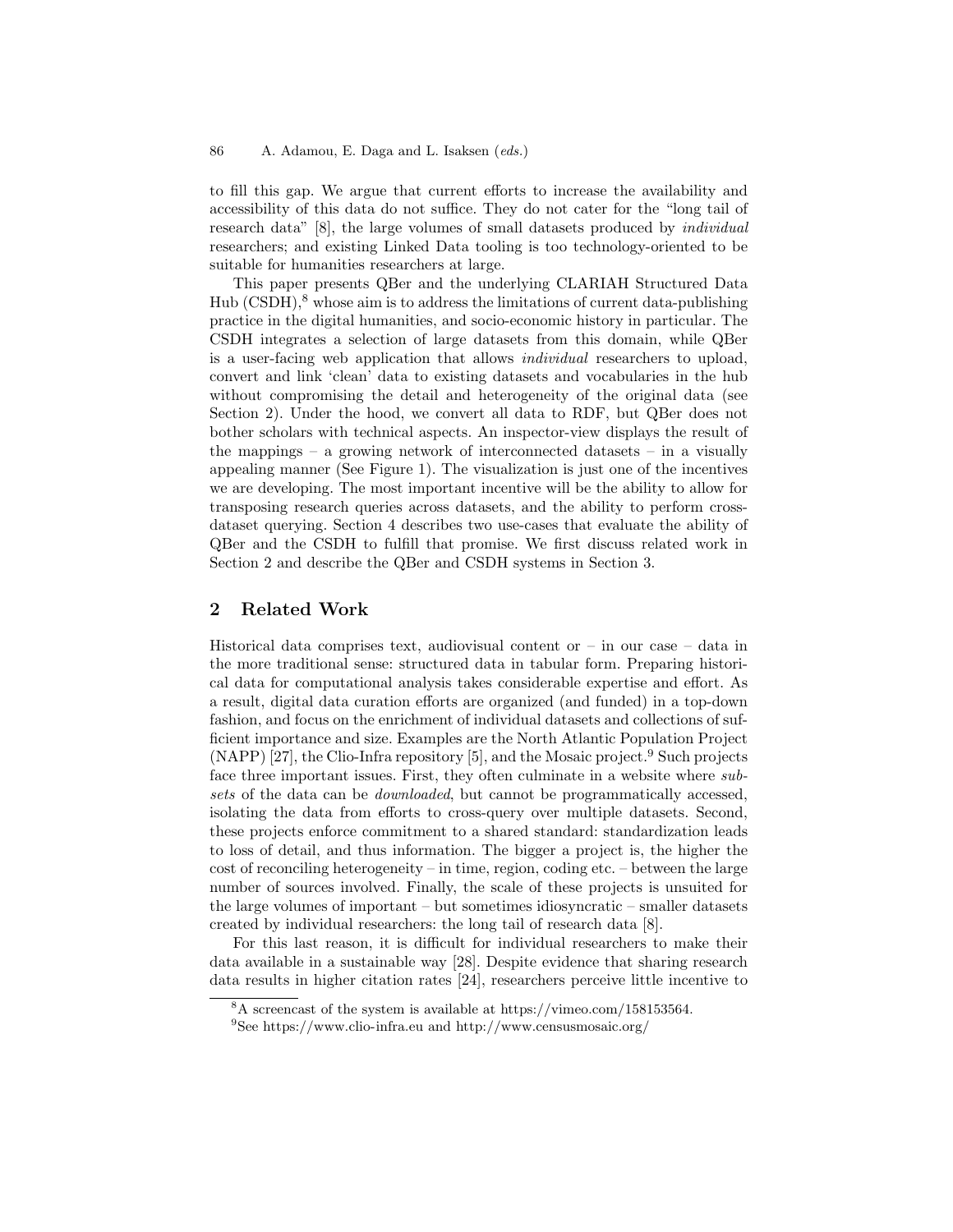publish their data with sufficiently rich, machine interpretable metadata. Data publishing and archiving platforms such as EASY (in the Netherlands),<sup>10</sup> Dataverse<sup>11</sup> or commercial platforms such as Figshare<sup>12</sup> and Dryad<sup>13</sup> aim to lower the threshold for data publishing and cater for increasing institutional pressure to archive research data. However, as argued in [13], the functionality of these platforms – data upload, data landing page, citable references, default licensing, long term preservation – is limited with respect to the types of *provenance* and content metadata that can be associated with publications, and they do not offer the flexibility of the Linked Data paradigm. This has a detrimental effect on both findability and reusability of research data.

In socio-economic history, a central challenge is to query data combined from multiple tabular sources: spreadsheets, databases and CSV files. The multiple benefits of Linked Data as a data integration method [11] encourage the representation of tabular sources as Linked Data.<sup>14</sup> CSV and HTML tables can be represented in RDF using CSV2RDF and DRETa [16, 22]. For other tabular formats, like Microsoft Excel, Google Sheets, and tables encoded in JSON or XML, larger frameworks are needed, like Opencube [14], Grafter [26], and the combination of OpenRefine and DERI's RDF plugin [7, 21]. TabLinker [19] uses a semi-automatic approach to represent multidimensional tables with missing observation/record data [1] as RDF Data Cube [6]. As in TopBraid Composer,<sup>15</sup> TabLinker can use external mapping files instead of an interactive interface. These tools are targeted to relatively tech-savvy users for whom the conversion to RDF is a goal in itself. In our case, prospective users will benefit from interlinked data, but have no interest in the underlying technology.

An important question then is: how are these mapping files created? Work in ontology and vocabulary alignment, as in the OAEI, $^{16}$  or identity reconciliation, aim to perform automatic alignments. Given the often very specific (historic) meaning of terms in our datasets, these techniques are likely to be error-prone, hard to optimize (given the heterogeneity of our data) and unacceptable to scholars. Interactive alignment tools, such as Amalgame [23], developed for the cultural heritage and digital humanities domains, are more promising, but treat the alignment task in isolation rather than as part of the data publishing process. Anzo for  $\text{Excel}^{17}$  is an extension for Microsoft Excel for mapping spreadsheet data to ontologies. Similarly,  $[2]$  and RightField<sup>18</sup> allow for selecting terms from an ontology from within Excel spreadsheets, but these require the data to conform to a pre-defined template.

<sup>10</sup>See http://easy.dans.knaw.nl

<sup>11</sup>See http://dataverse.harvard.edu and http://dataverse.nl

<sup>12</sup>See http://figshare.com

<sup>13</sup>See http://datadryad.org

<sup>&</sup>lt;sup>14</sup>For a comprehensive list, see e.g. https://github.com/timrdf/csv2rdf4lodautomation/wiki and http://www.w3.org/wiki/ConverterToRdf

<sup>15</sup>https://www.w3.org/2001/sw/wiki/TopBraid

<sup>16</sup>The Ontology Alignment Evaluation Initiative, see oaei.ontologymatching.org/

 $17$ https://www.w3.org/2001/sw/wiki/Anzo

<sup>18</sup>https://www.sysmo-db.org/rightfield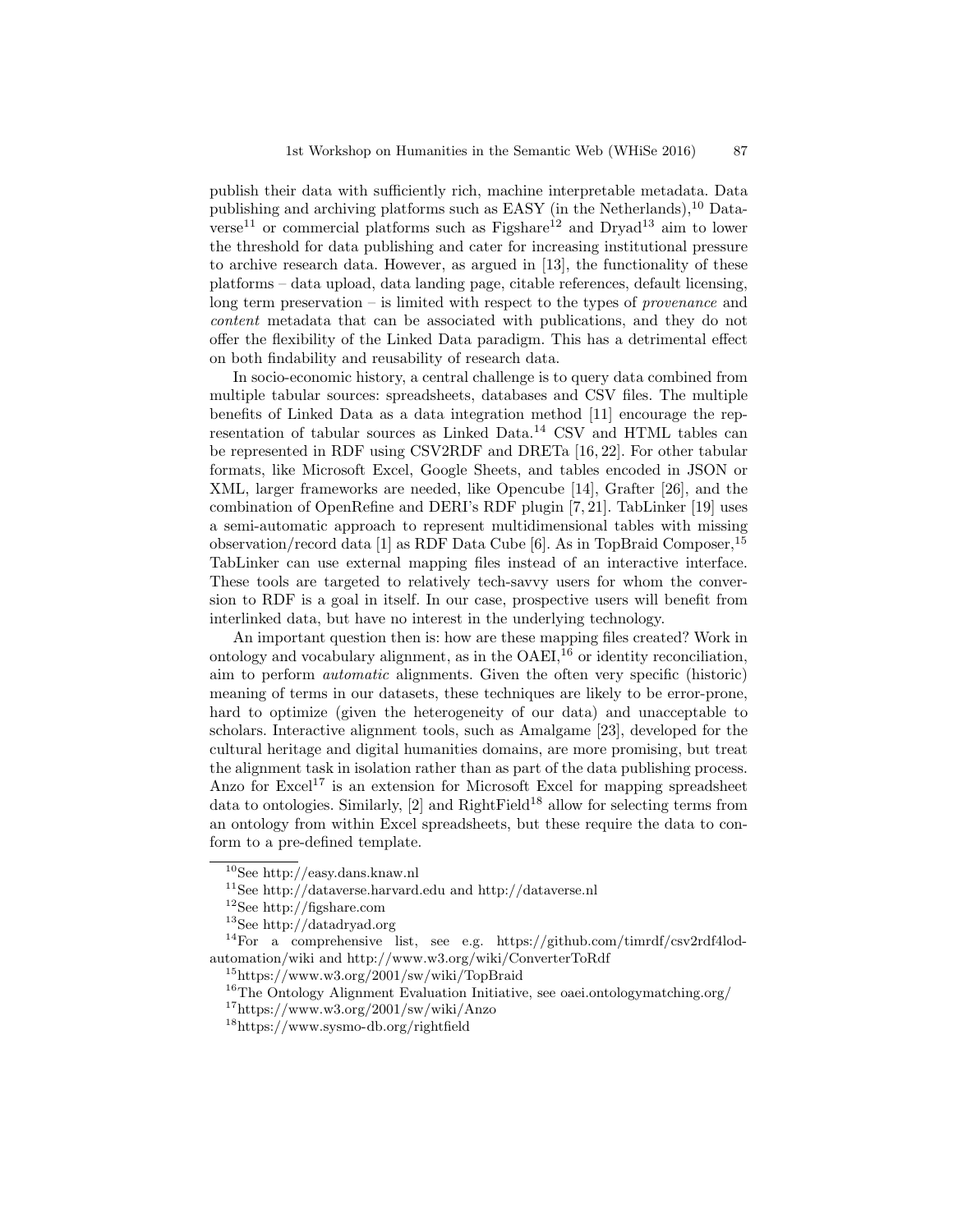#### 88 A. Adamou, E. Daga and L. Isaksen (eds.)



Fig. 1. Variable mapping screen of QBer with the variable 'geslacht' (sex) selected. The inspector can be seen in the bottom right.

### 3 QBer and the Structured Data Hub

To create a viable research ecosystem for Linked Humanites Data of all sizes, we need to combine expert knowledge with automated Linked Data generation. It should be easy and profitable for individual researchers to enrich and publish their data via our platform. To achieve the first goal, we developed  $QBer;^{19}$  an interactive tool that allows non-technical scholars to convert their data to RDF, to map the 'variables' (column names) and values in tabular files to Linked Data concept schemes, and to publish their data on the structured data hub. What sets QBer apart is that all Linked Data remains under the hood. To achieve the second goal, we build in direct feedback (reuse of existing content, visualizations, etc.) on top of the CSDH and demonstrate the research benefits of contributing data to it (see Section 4). We illustrate QBer by means of a walkthrough of the typical usage of the tool, and then summarize its connection with the CSDH.

Using QBer consists of interacting with three main views: the welcome screen, the *mapping screen*, and the *inspector*. In the welcome screen, users first authenticate with OAuth compatible services (e.g. Google accounts), and then select a raw dataset to work with. Datasets can be selected directly from the CSDH, or imported from a Dataverse collection by providing a DOI.

Once a dataset is loaded, QBer displays the mapping screen (Figure 1). This screen is divided into the *variables sidebar* (left) and the *variable panel* (right). The sidebar allows the user to search and select a variable (i.e. column) from the dataset. Once the user clicks on one variable, the variable panel will show that

<sup>19</sup>See https://github.com/CLARIAH/qber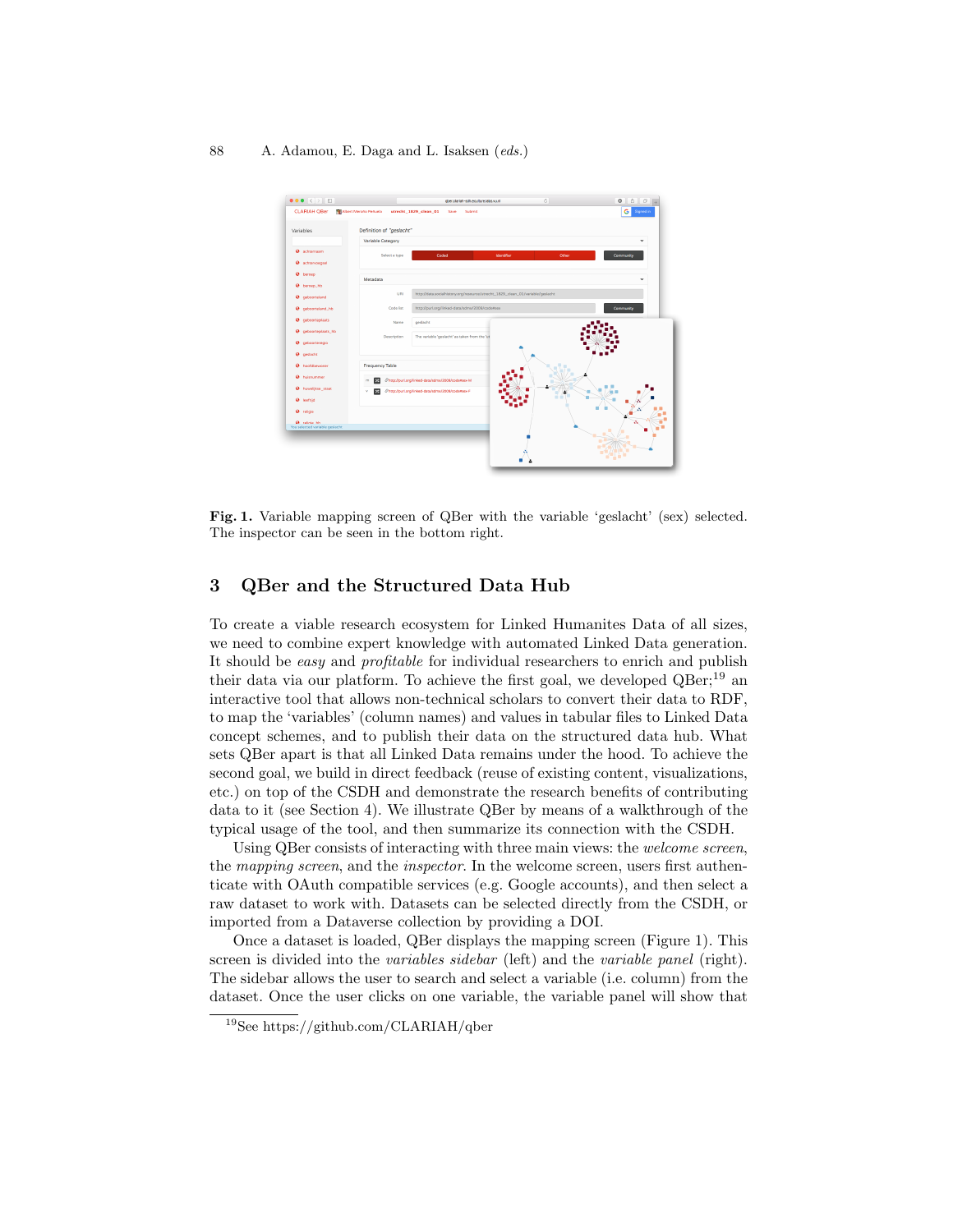variable's details: the variable category, the variable metadata, and the value frequency table.

We distinguish between three *variable categories: coded, identifier* and *other.* Values for coded variables are mapped to corresponding concepts (skos:Concept) within a skos:ConceptScheme, which establishes all possible values the variable can take. If the variable is of type identifier, its values are mapped to dataset specific minted URIs. Finally, the values of variables of type other are mapped to literals instead of URIs. The 'Community' button gives access to all known predefined datacube dimensions. These come from LSD Dimensions, an index of dimensions used in Data Structure Definitions of RDF Data Cubes on the Web [18] and from datasets previously processed by QBer that now reside on the CSDH.

The variable metadata panel can be used to change the label and the description of the variable. If the variable has been specified to be "coded" in the previous pane, it can be linked to existing code lists curated by the Linked Open Data community. QBer provides access to all concept schemes from the Linked Data cache, $20$  and the CSDH itself. If the variable is of type "other", this panel lets users define their own transformation function for literals.

The frequency table panel has three purposes. First, it allows for quick inspection of the distribution of all values of the selected variable, by displaying their frequency. Second, if the variable type is "coded", it lets the user map the default minted URI for the chosen value to any skos:Concept within the selected skos:ConceptScheme in the variable metadata panel. QBer also has a batch mapping mode that prompts the user to map all values of the variable interactively. Third, the panel shows the current mappings for values of the selected variable.

Mappings can be materialized in two ways. Users can click on Save in the navigation bar, which stores the current mapping status of all variables in their local cache. Clicking on Submit sends the mappings to the CSDH API, which integrates them with other datasets in the hub. Under the hood, the data is converted to a Nanopublication[9] with provenance metadata in PROV, where the assertion-graph is an RDF Data Cube representation of the data [6]. The RDF representation is a verbatim conversion of the data; mappings between the original values and pre-existing vocabularies are explicitly represented using SKOS mapping relations. This scheme allows for the co-existence of alternative interpretations (by different scholars) of the data, thus overcoming the standardization-limitation alluded to in Section 2.

The inspector, shown at the bottom right of Figure 1, allows users to explore the contents of the CSDH. The visualization shows a graph of nodes and edges, with different icons representing different node types. User nodes represent users that have submitted data to the hub, according to their provided OAuth identities in the welcome screen. Dataset nodes represent Data Struc-

 $^{20}$ See http://lod.openlinksw.com we aim to extend this with schemes from the LOD-Laundromat, http://www.lodlaundromat.org.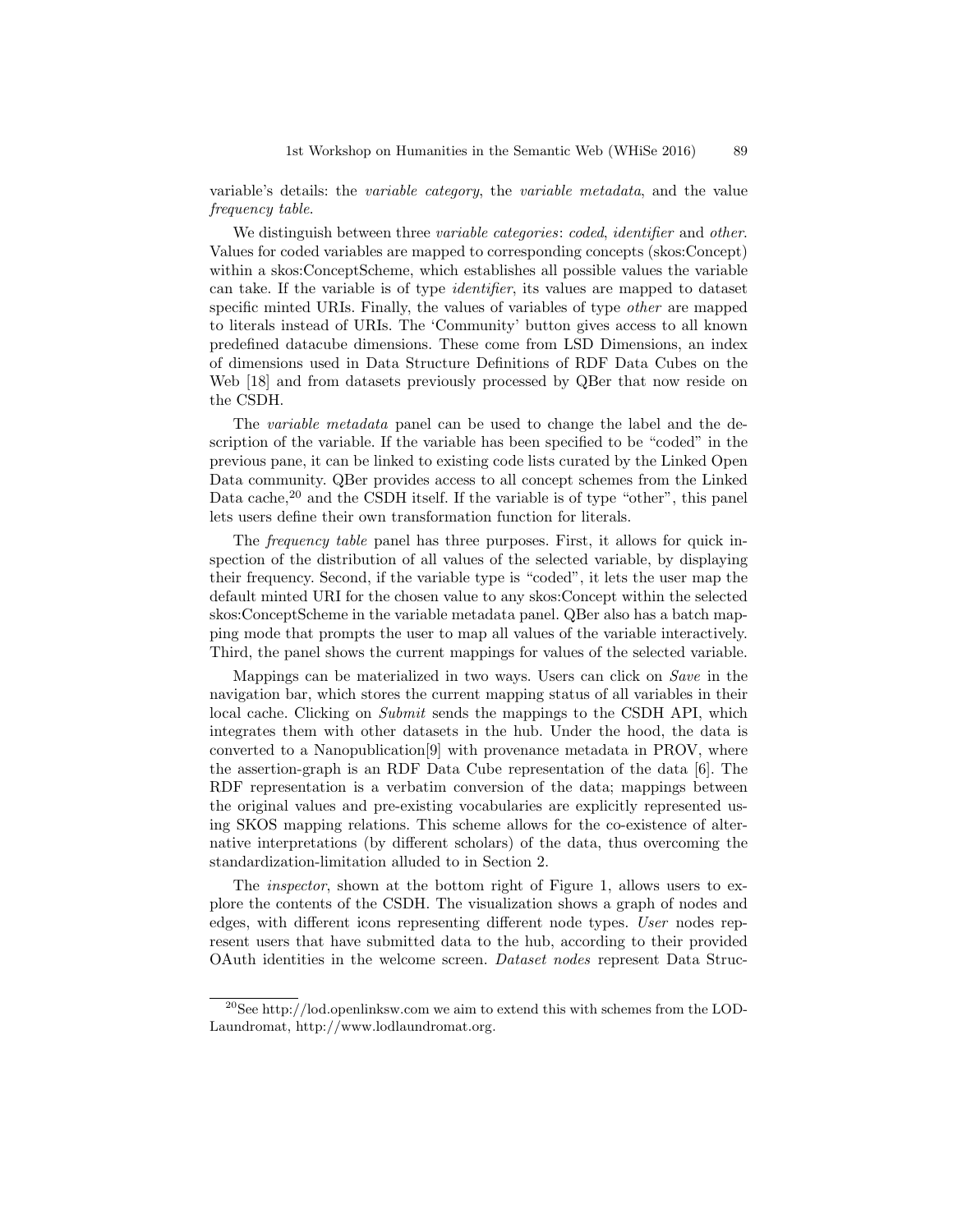ture Definitions<sup>21</sup> (DSD) submitted by these users. *Dimension nodes* represent dimensions (i.e. variables, columns in the raw data) within those DSD. Dimensions that are externally defined (e.g. by SDMX or some other external party) and are thus not directly used in datasets, are represented as cloud-icons. Users can interact with the inspector in two ways: hovering on nodes displays their properties; and dragging them moves the graph elements for better layout.

QBer and the Inspector work on top of the CSDH  $API<sub>1</sub><sup>22</sup>$  which carries out the backend functionality. This includes converting, storing, and managing POST and GET requests over datasets. The CSDH API functionality will be extended to cover standard data search, browsing and querying tasks. All data is currently stored in an OpenLink Virtuoso CE triplestore,<sup>23</sup> but since CSDH communicates through the standard SPARQL protocols it is not tied to one triple store vendor.

# 4 Evaluation

In this section, we evaluate the results of our approach by means of two use cases in socio-economic history research. The first use case investigates the question as to whether the CSDH indeed allows research to be carried out on a broader scale. In this case, we transpose a query that was built to answer a research question aimed at a dataset of one country to a dataset that describes another country. The second use case investigates the question as to whether our system facilitates the workflow of a typical individual researcher.

### 4.1 Use Case 1: Born Under a Bad Sign

Economic and social history takes questions and methods from the social sciences to the historical record. An important line of research focuses on the determinants of historical inequality. One hypothesis here is that prenatal [3] and early-life conditions [12] have a strong impact on socioeconomic and health outcomes later in life. For example, a recent study on the United States found that people born in the years and states hit hardest during the Great Depression of the 1930s had lower incomes and higher work disability rates in 1970 and 1980 [29]. This study inspired this use case.

Most studies on the impact of early life conditions are case studies of single countries. Therefore, the extent to which results can be generalized – their external validity – is difficult to establish (e.g., differing impact of early life conditions in rich and poor countries). Moreover, historical data is often idiosyncratic. This

<sup>&</sup>lt;sup>21</sup> According to [6], a Data Structure Definition "defines the structure of one or more datasets. In particular, it defines the dimensions, attributes and measures used in the dataset along with qualifying information such as ordering of dimensions and whether attributes are required or optiona".

<sup>22</sup>https://github.com/CLARIAH/wp4-csdh-api

<sup>23</sup>See http://www.openlinksw.com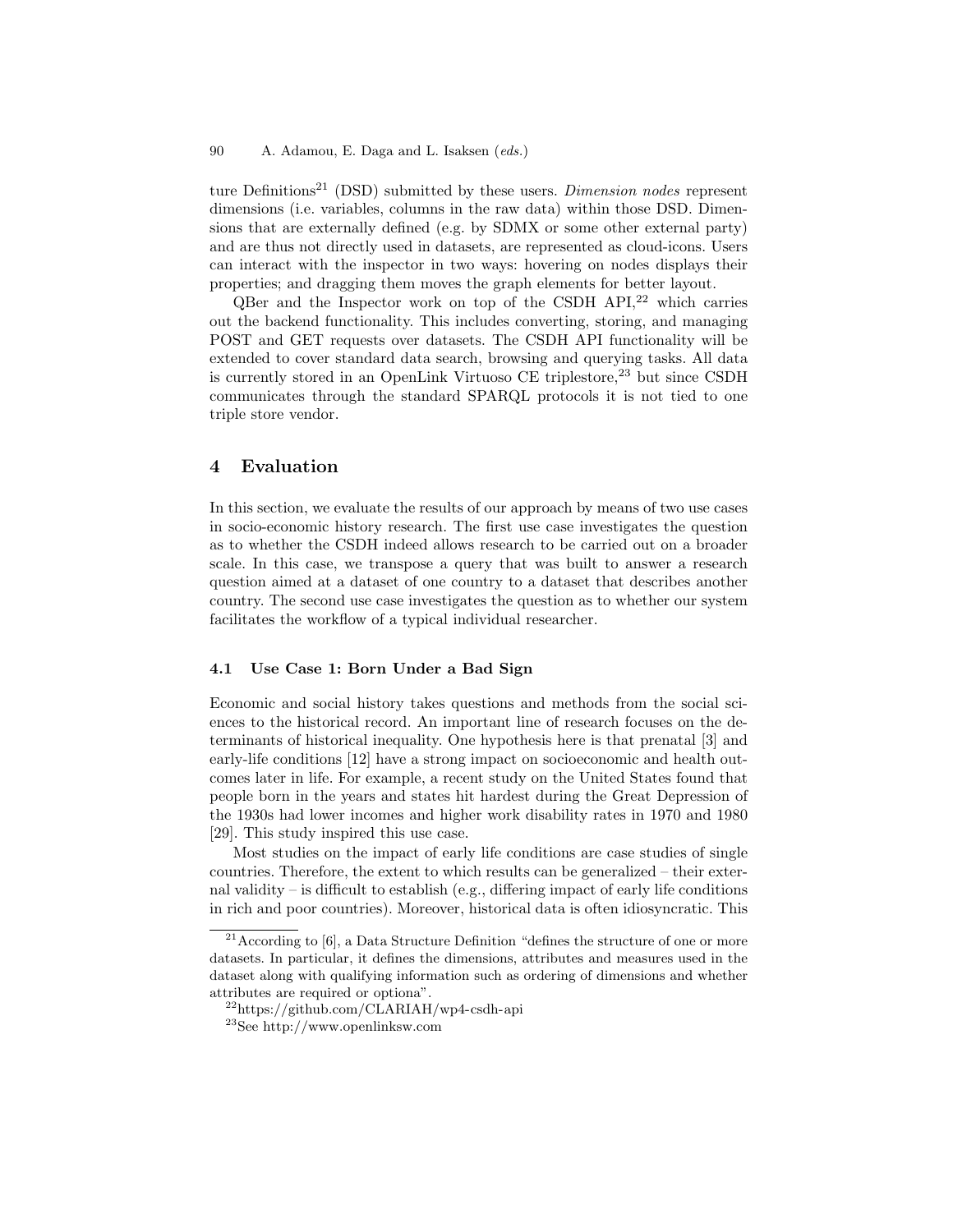means that dataset-specific characteristics such as sampling and variable coding schemes might influence the results (see Section 2).

In this use case, we explore the relation between economic conditions in individuals' birth year and occupational status in the historical census records of Canada and Sweden in 1891. In many cases it would be necessary to link the two census datasets so that they can be queried in the same way. Here, however, we use two harmonized datasets from the North Atlantic Population Project (NAPP) [27]. Economic conditions are measured using historical GDP per capita figures from the Clio-Infra repository [5]. Because our outcome is occupational status, we have to enrich the occupations in the census with occupational codes and a status scheme. Because the NAPP-project uses an occupational classification that cannot provide internationally comparable occupational status scores, we have to map their occupational codes to the  $HISCO<sup>24</sup>$  system, so that we can use the HISCAM cross-nationally comparable occupational status scheme [17, 15].<sup>25</sup>

In general terms, the data requirements are typical of recent trends in large database usage in economic and social history: 1) the primary unit of analysis is the individual (microdata); 2) a large number of observations is analyzed; 3) multiple micro-datasets are analyzed; 4) microlevel observations are linked to macro-level data through the dimensions time and geographical area; 5) qualitative data is encoded to extract more information from it.

Current Workflow. The traditional workflow to do this could include the following steps. First, the researcher has to find and download the datasets from multiple repositories. The datasets, which come in various formats, then have to be opened, and, if necessary, the variables have to be renamed, cleaned, and re-encoded to be able to join them with other datasets. We can rely on previous cleaning and harmonization efforts of the NAPP project, but in many other situations the researcher would have to do this manually. Finally, the joined data has to be saved in a format that can be used by a statistical program.

New Workflow. Using QBer and the CSDH, the workflow is as follows. Linkeddata tools are used to discover data on the hub. In our case, a linked data browser<sup>26</sup> and exploratory SPARQL queries were used. Note that to discover datasets and especially linked datasets on the CSDH, it is necessary that someone uploaded the datasets and created the links in the first place, for example by linking datasets to a common vocabulary. While it is unavoidable that someone has to do this at some point, the idea behind the hub is that if it is done once, the results can be re-used by other researchers.

Next, queries were built and stored on GitHub. The resultsets that these queries produce against the data hub are used to create the dataset that is to be analyzed. grlc, a tool we developed for creating Linked Data APIs using SPARQL queries in GitHub repositories, was helpful in exploring the data on

<sup>24</sup>HISCO: Historical International Standard Classification of Occupations.

 $^{25}{\rm https://github.com/rlzijdeman/o\text{-}click}$  and http://www.camsis.stir.ac.uk/ hiscam/

<sup>26</sup>https://github.com/Data2Semantics/brwsr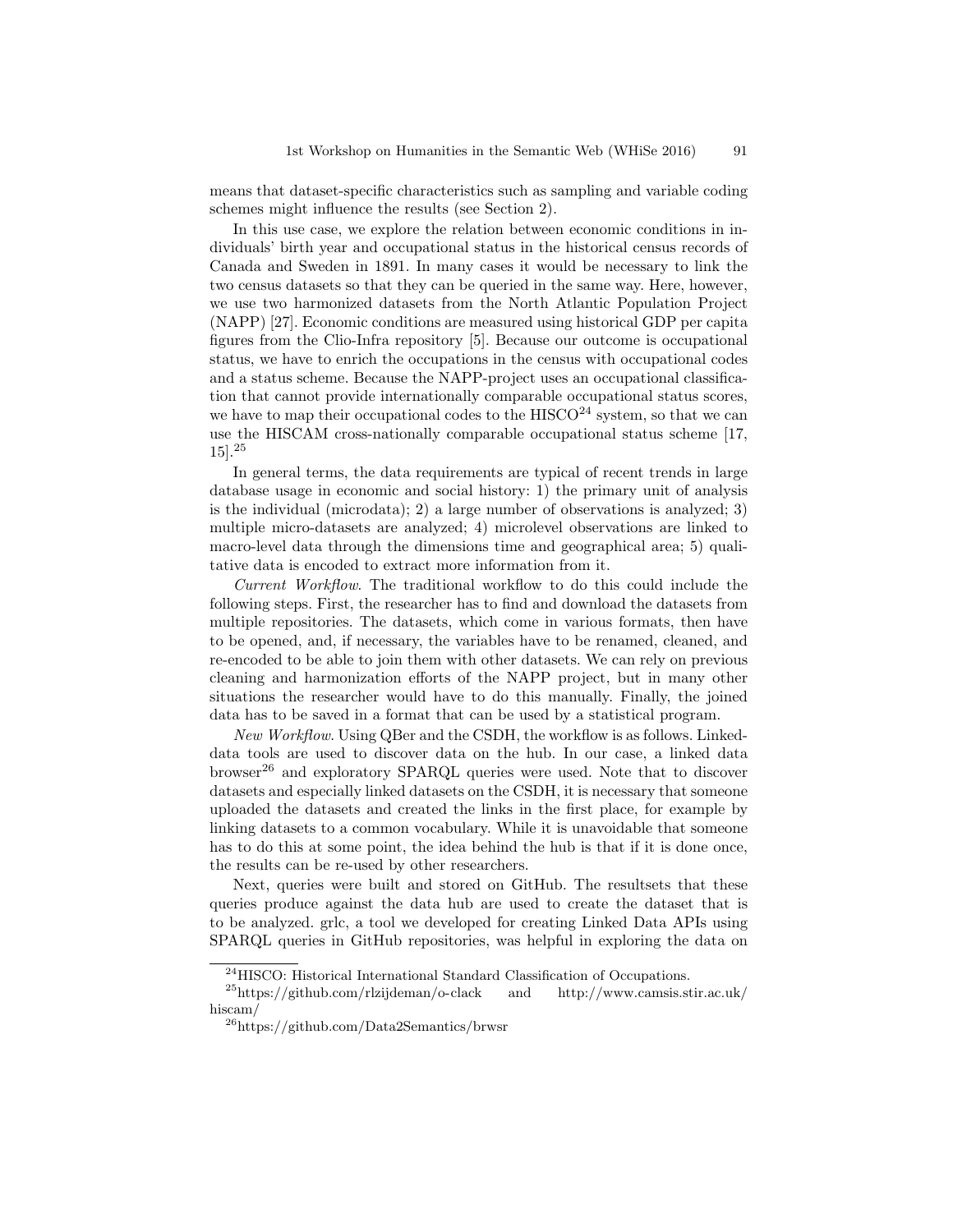

Fig. 2. HISCAM scores versus log(GDP per capita) in Canada (1891) and Sweden (1891

the hub and executing the eventual query  $[20]$ .<sup>27</sup> This tool can also be used to download the data directly into a statistical environment like R via HTTP requests, for example using curl. Alternatively, the CSDH can be queried directly from a statistical environment using SPARQL libraries.

Observations. While more sophisticated models are required to disentangle cohort, period and age effect [4], the results suggest that in Canada in 1891 the expected effects of early life-conditions are found: higher GDP per capita in a person's birth year was associated with higher occupational status at the time of the census. However, in Sweden, the opposite was the case (figure 2). This shows the relative ease at which the CSDH facilitates reusable research questions by means of query transposition.

#### 4.2 Use Case 2: Railway Strike

The second use case takes the form of a user study. It is about the "Dwarsliggers"<sup>28</sup> dataset by Ivo Zandhuis that collects data pertaining to a solidarity strike at the maintenance workshop of the Holland Railway Company (Hollandsche IJzeren Spoorweg-Maatschappij), in the Dutch city of Haarlem in 1903. From a sociological perspective, strikes are of interest for research on social cohesion as it deals both with the question of when and why people live peaceful together (even when in disagreement) and the question of how collective action is successfully organized, a prerequisite for a successful strike. The Dwarsliggers dataset is one of the few historical cases where data on strike behavior is available at the individual level.

The creation and use of this dataset is exemplary of the workflow of small to medium quantitative historical research projects in the sense that it relies on multiple data sources that need to be connected in order to answer the research questions. We briefly discuss this workflow, and then show the impact that QBer and the CSDH have.

<sup>27</sup>https://github.com/CLARIAH/grlc

 $^{28}$ In Dutch, a "dwarsligger" can mean both a railroad tie, and an obstructive person.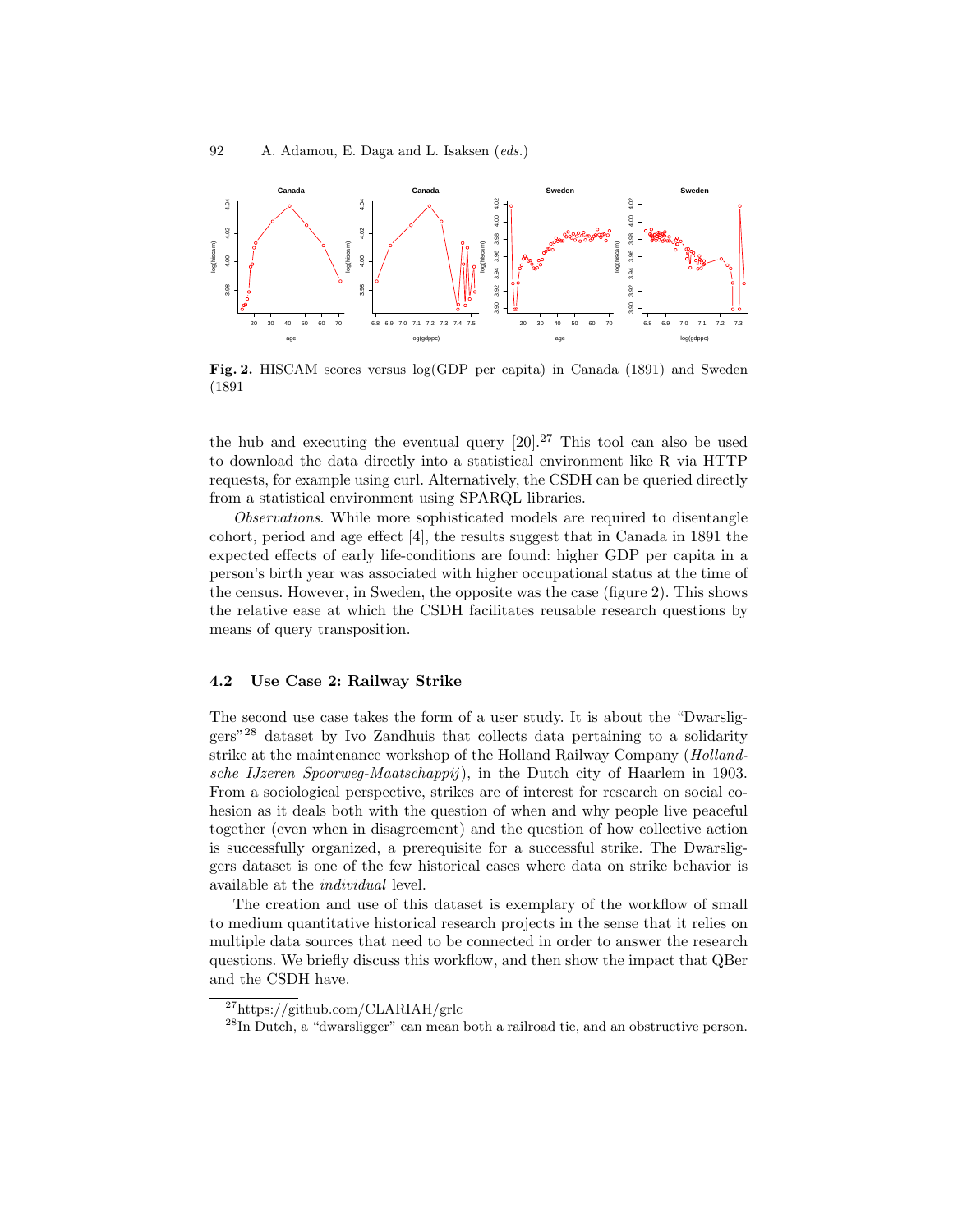Current Workflow. Zandhuis' current workflow is very similar to the one reported in the first use case. He first digitized the main dataset on the strike behaviour of employees at the maintenance workshop of the railway company  $(N = 1163)$ . Next, he gathered data from multiple sources in which these employees also appear, adding individual characteristics that explain strike behaviour. For example, he derived family situations from the Dutch civil registers, and the economic position from tax registers, resulting in a separate dataset per source. Next, he inserted these datasets into a SQL database. In order to derive a concise subset to analyze his research questions, using e.g. QGIS, Gephi or R, he wrote SQL queries to extract the relevant information. These queries are usually added as an appendix to his research papers.

New Workflow. In collaboration with Zandhuis, we revisited this workflow using QBer. Zandhuis, as most historians, uses spreadsheets to enter data, and uses a specific layout to enhance the speed and quality of data entry. The first step was to convert the data to a collection of .csv files. This is just a temporary limitation, as the CSDH is not necessarily restricted to CSV files. It uses the Python Pandas library<sup>29</sup> for loading tabular files into a data frame.

The second step involves visiting each data file in turn, and linking the data to vocabularies and through them to other datasources. Data about the past often comes with a wide variety of potential values for a single variable. Religion, for example, can have dozens of different labels as new religions came about and old religions disappeared. As described in Section 3, QBer provides access to a large range of such classifications, basically all those available in the Linked Data cloud and the CSDH. For example, QBer provides all occupation concepts from the HISCO classification used in the first use case [17]. Researchers can use occupational labels to get the correct codes from the latest version of this classification and, eventually, concepts linked to it. QBer however also shows the results of earlier coding efforts, so that historians can benefit from these (e.g. another dataset may have the same literal value already mapped to as HISCO code). This step is new compared to Zandhuis' original workflow. The linking of occupational labels now enables him to combine an employee with his social status (HISCAM). This allows him to directly include a new, relevant, aspect in his study. Moreover, since QBer makes coding decisions explicit, they can be made subject to the same peer review procedure used to assess the quality of a research paper. In the CSDH, original values of the dataset and the mapped codings (potentially by different researchers) live side-by-side. Thus QBer adds to the ease of use in coding variables, increases flexibility by allowing for multiple interpretations, and allows for more rigorous evaluation of coding efforts. The inspector graph of Figure 1 depicts the result of the new workflow.

The third step was then to query the datasets in order to retrieve the subset of data needed for analysis. As in the first use case, we design SPARQL queries that, when stored on GitHub, can be directly executed through the grlc API. This makes replication of research much easier: rather than including the query as an appendix of a research paper, the query is now a first order citizen and can

<sup>29</sup>See http://pandas.pydata.org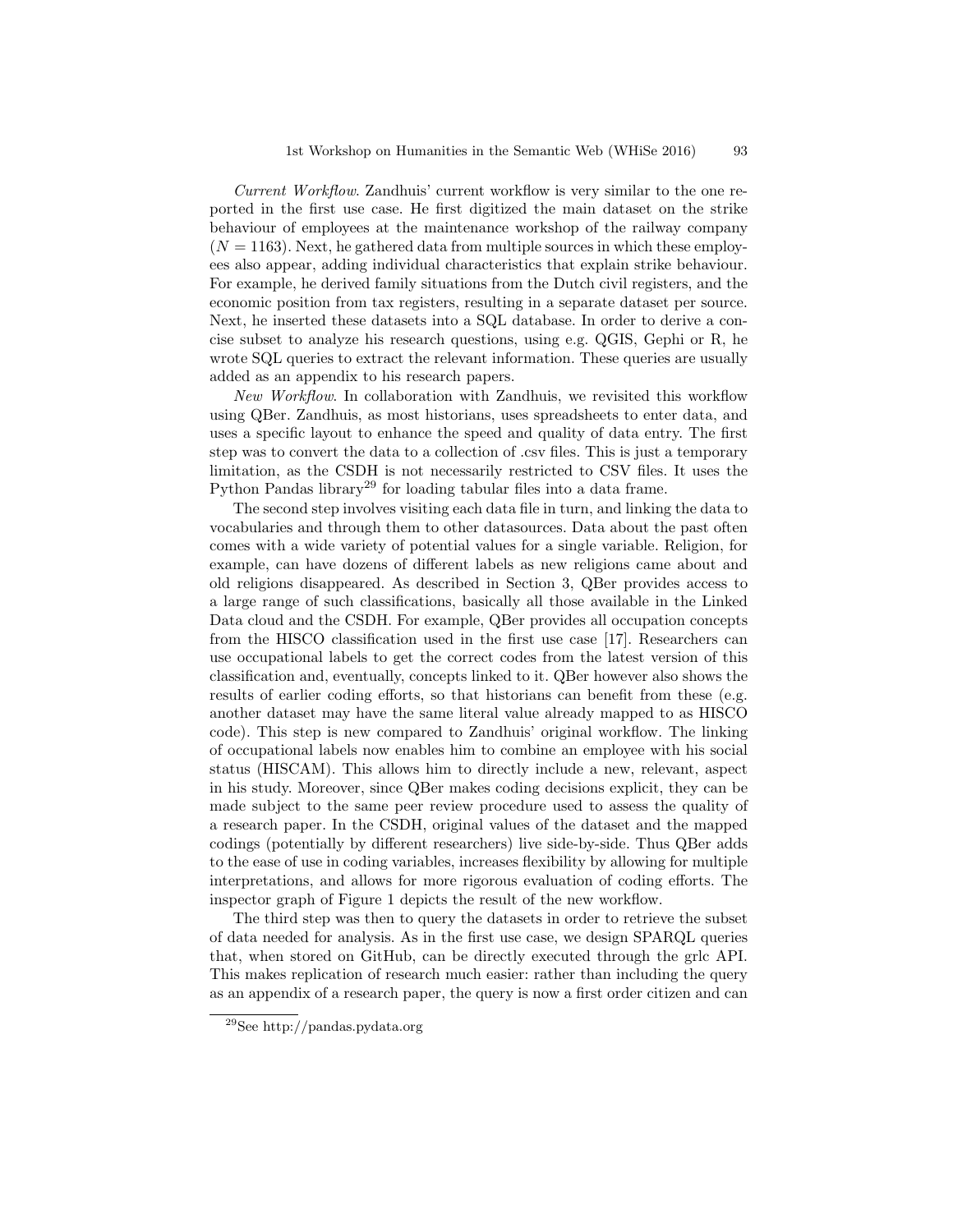#### 94 A. Adamou, E. Daga and L. Isaksen (eds.)

even be applied to other datasets that use the same mappings. Again, through the API, these queries can easily be accessed from within R, in order to perform statistical analysis. Indeed, the grlc API is convenient, but it is a lot to ask non-computer science researchers to design SPARQL queries. However, as we progress, we expect to be able to identify a collection of standard SPARQL query templates that we can expose in this manner (see also [20]).

To illustrate this, consider that since the Dwarsliggers collection contains multiple datasets on the same individuals at the same point in time, there are multiple observations of the same characteristics (e.g. age, gender, occupation, religion). However, the sources differ in accuracy. For example, measuring marital status is one of the key aims of the civil registry, while personnel files may contain information on marital status, but it is not of a key concern for a company to get this measurement right. By having all datasets mapped to vocabularies through QBer and having the queries stored in GitHub and executed by grlc, each query can readily be repeated using different sources on the same variables. This is useful as a robustness check of the analysis or even be used in what historians refer to as a 'source criticism' (a reflection of the quality and usefulness of a source). This, again, is similar to the first use case, but it emphasizes an additional role for the queries as so-called 'edit rules'.

Observations. To conclude, this use case shows that the QBer tool and related infrastructure provides detailed insight in how the data is organized, linked and analyzed. Furthermore, the data can be queried live. This ensures reusable research *activities*; not just reusable *data*.

### 5 Conclusion

The preceding sections presented QBer and the CSDH to address the limitations of existing digital humanities data curation projects in facilitating 1) the long tail of research data and 2) research at a broader scale, enabling cross-dataset querying and reuse of queries. We argued that existing Linked Data publishing and mapping tools do not meet the needs of scholars that are not technologically versed (or interested).

QBer and the CSDH enable individual scholars to publish and use their data in a flexible manner. QBer allows researchers to publish their (small) datasets, link them to existing vocabularies and other datasets, and thereby contribute to a growing collection of interlinked datasets hosted by the CSDH. The CSDH offers services for inspecting data, and (in combination with grlc) reusable querying across multiple datasets. We illustrated these features by means of two use cases. The first shows the ability of the Linked Data paradigm used in the CSDH to significantly lower the effort needed to do comparative research (even when the data was published as part of the same larger standardization effort). The second use case shows how publishing data through QBer allows individual researchers to have more grip on their data, to be more explicit regarding data interpretation (coding) and, via the CSDH, to be able to answer more questions for free (e.g. the mapping through HISCO to HISCAM).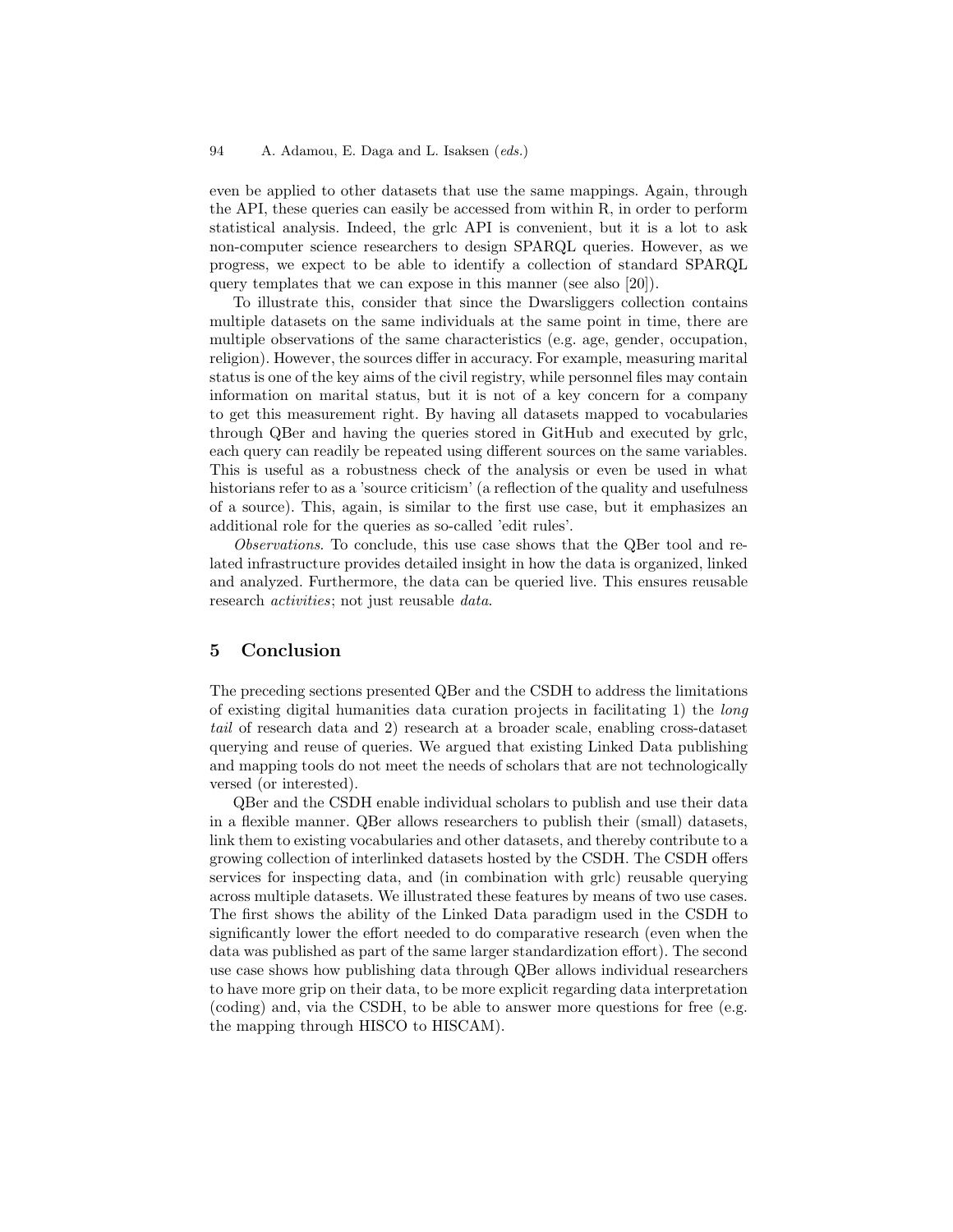Of course, there still is room for expansion. To ensure uniqueness of identifiers, historical 'codes' need to be mapped to URIs. This is technically trivial, but historians are not used to these lengthy identifiers in their statistical analyses. Secondly, formulating research questions as queries requires an understanding of the structure of the data. Given the large numbers of triples involved, this can be difficult. As said above, standard APIs based on SPARQL query templates should solve some of this problem, but offering a user-friendly data inspection tool is high on our list. SPARQL templates allow us to solve another issue: allowing for free-form querying can have a detrimental effect on the performance of the CSDH. The use of templates enables more efficient use of caching strategies.

But even without such improvements, we believe that the use cases show that QBer and the CSDH already broaden the scope of supported workflows and data in our ecosystem, and bring the benefits of Linked Data and the Semantic Web at the fingertips of humanities scholars.

Acknowledgements This work was funded by the CLARIAH project of the Dutch Science Foundation (NWO) and the Dutch national programme COMMIT.

### References

- 1. Ashkpour, A., Meroño-Peñuela, A., Mandemakers, K.: The Dutch historical censuses: Harmonization and RDF. Historical Methods: A Journal of Quantitative and Interdisciplinary History 48 (2015)
- 2. van Assem, M., Rijgersberg, H., Wigham, M., Top, J.: Converting and annotating quantitative data tables. In: Proceedings of the International Semantic Web Conference (ISWC 2010). LNCS, vol. 6496, pp. 16–31. Springer (2010)
- 3. Barker, D.J.: The fetal and infant origins of adult disease. BMJ: British Medical Journal 301(6761), 1111 (1990)
- 4. Bartels, L.M., Jackman, S.: A generational model of political learning. Electoral Studies 33, 7–18 (2014)
- 5. Bolt, J., Timmer, M., van Zanden, J.L.: GDP per capita since 1820. In: How Was Life? Global well-being since 1820, pp. 57–72. Organisation for Economic Co-operation and Development (Oct 2014)
- 6. Cyganiak, R., Reynolds, D., Tennison, J.: The RDF Data Cube Vocabulary. Tech. rep., W3C (2013), http://www.w3.org/TR/vocab-data-cube/
- 7. DERI: RDF Refine a Google Refine extension for exporting RDF. Tech. rep., Digital Enterprise Research Institute (2015), http://refine.deri.ie/
- 8. Ferguson, A.R., Nielson, J.L., Cragin, M.H., Bandrowski, A.E., Martone, M.E.: Big data from small data: data-sharing in the 'long tail' of neuroscience. Nature neuroscience 17(11), 1442–1447 (2014)
- 9. Groth, P., Gibson, A., Velterop, J.: The anatomy of a nanopublication. Information Services and Use 30(1-2), 51–56 (2010)
- 10. Haigh, T.: We have never been digital. Commun. ACM 57(9), 24–28 (Sep 2014)
- 11. Heath, T., Bizer, C.: Linked Data: Evolving the Web into a Global Data Space. Morgan and Claypool, 1st edn. (2011)
- 12. Heckman, J.J.: Skill formation and the economics of investing in disadvantaged children. Science 312(5782), 1900–1902 (Jun 2006), http://www.sciencemag.org/ content/312/5782/1900